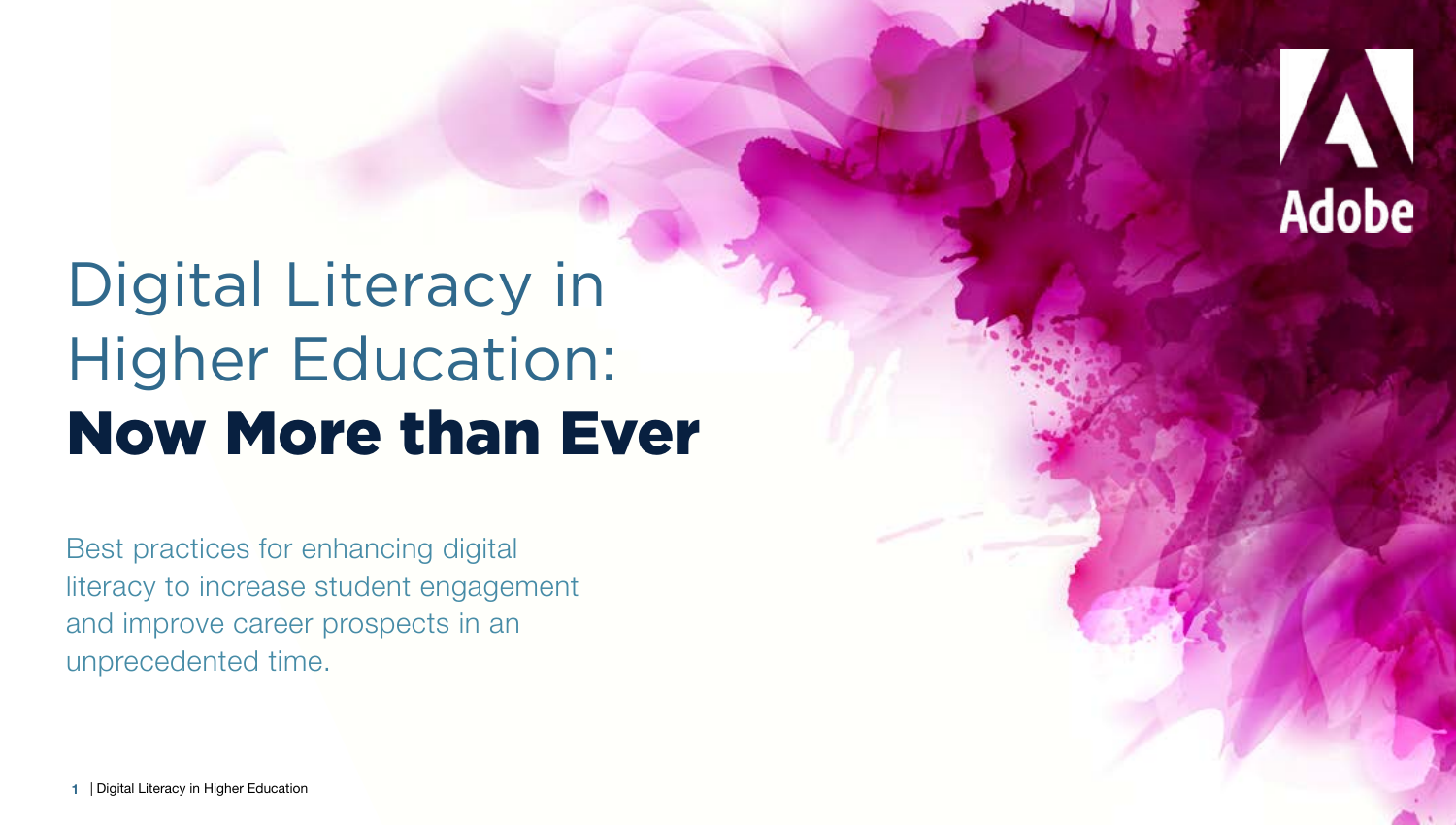# Table of Contents

| Higher education is in a period of unprecedented disruption.                  | З  |
|-------------------------------------------------------------------------------|----|
| Colleges and universities have put digital transformation on the fast track.  | 4  |
| Driving engagement by integrating digital literacy                            | 5  |
| Improving career prospects with digital literacy                              | 9  |
| Explore best practices for enhancing distance learning with digital literacy. | 12 |

Adobe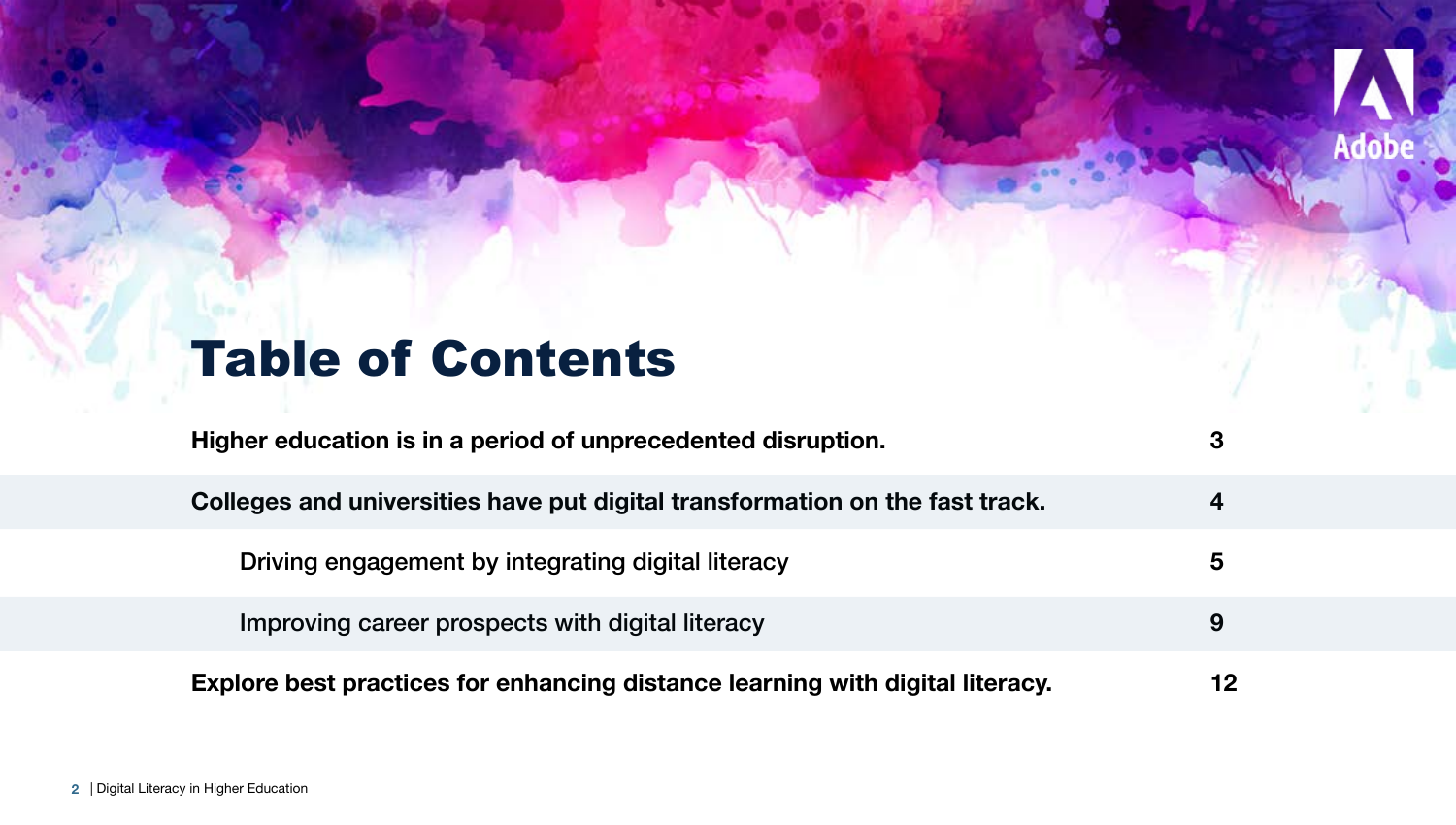# Higher education is in a period of unprecedented disruption.

One of the only certainties? Digital literacy has never been more essential.

The debate over the importance of teaching digital literacy in higher education has been going on for years, but as of summer 2020, the debate is over. COVID-19 has changed everything.

After the outbreak shuttered college and university campuses in the spring, schools began trying to chart a difficult course into an uncertain future. Some schools are conducting all instruction in the 2020–2021 school year online. Some are proceeding with distance learning for at least the first term. And others have students on campus for a hybrid of online and in-person, socially distanced learning.

However individual schools decide to move forward, the pandemic has shown that teaching digital literacy has never been more critical for higher education. Why?

The first reason is that, as online learning becomes an integral part of the new normal, colleges and universities need to find more effective ways to engage students across distances to ensure that they achieve the same educational outcomes they did with in-person learning. The second reason is that the economic fallout of the pandemic means today's students will need to learn new skills to better distinguish themselves in a job market that offers fewer opportunities.



*— Dr. Melissa Vito, Interim Vice President of Academic Innovation, University of Texas at San Antonio*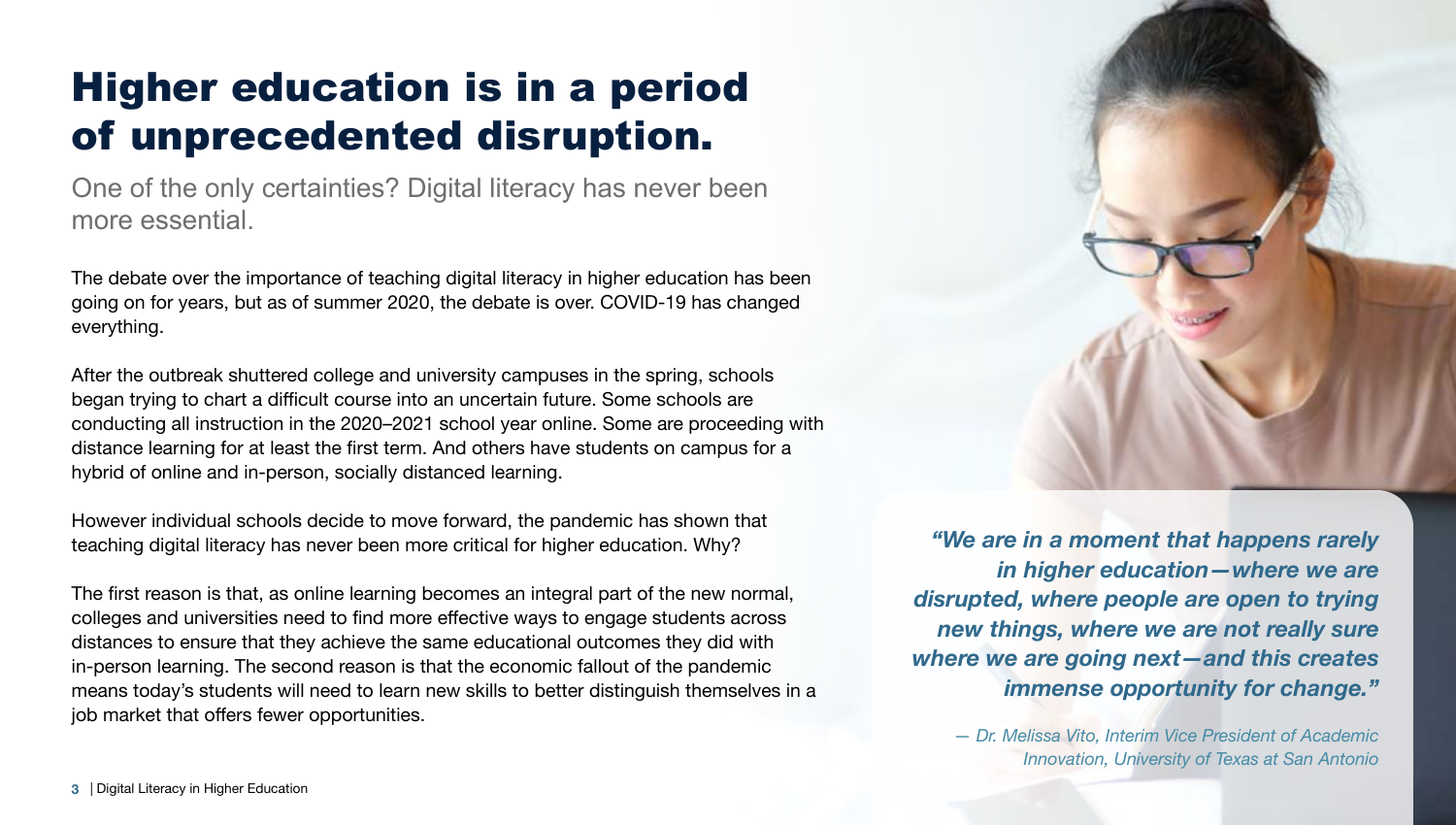Colleges and universities have put digital transformation on the fast track.

 $44$   $44$   $44$   $44$   $44$   $44$   $44$ 

By fully committing to digital literacy, they can address the key challenges of this unprecedented time.

From the moment colleges and universities sent students home in spring 2020, faculty and students had to make a quick pivot to teaching and learning with digital tools. Lecture halls, classrooms, and labs were replaced by video conferencing apps like Zoom and Skype, learning management systems like Canvas and Blackboard, and online learning communities like Skillshare and Coursera.

However, digital literacy goes far beyond knowing how to use those utilitarian types of tools. Digital literacy is the power to use digital tools to solve problems, produce innovative projects, enhance communication, and prepare for the challenges of an increasingly digital world. ([Read the Educause brief.](https://library.educause.edu/resources/2017/8/digital-literacy-in-higher-education-part-ii-an-nmc-horizon-project-strategic-brief)) Digitally literate students can use digital creation tools like image and video editors, web and mobile design apps, and character animators to become persuasive communicators. They can take what they learn in their courses and create narratives and visualizations that demonstrate their knowledge and deepen their understanding.

By committing to developing their students' digital literacy, schools can address two of their most immediate challenges: decreasing student engagement due to distance learning, and a decreasing number of post-college job opportunities.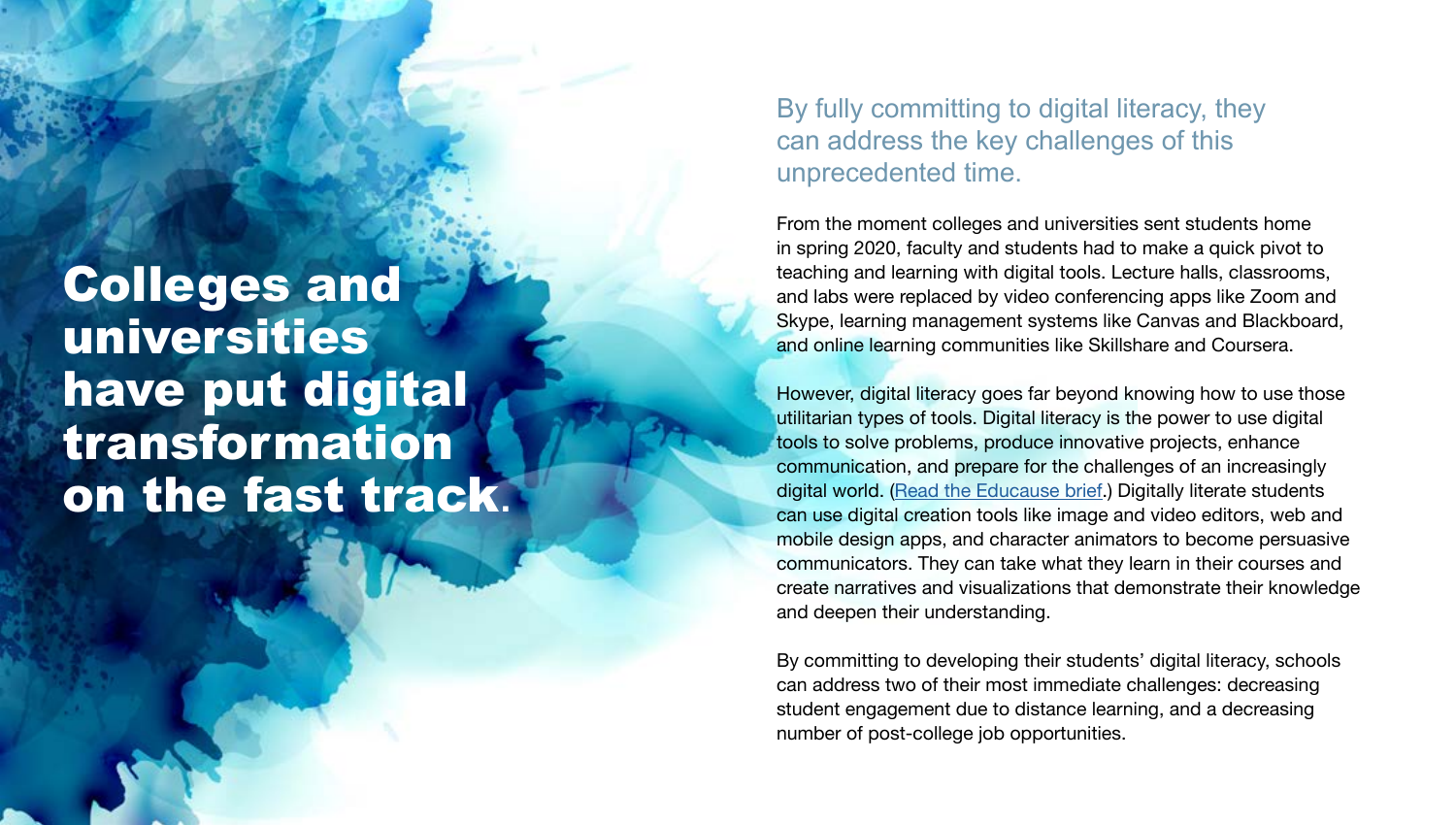# Driving engagement by integrating digital literacy

Whether in traditional classroom settings or virtual environments, colleges and universities work hard to engage students in their learning. However, distance learning has a number of drawbacks that can diminish student engagement:

- The lack of in-person interaction with professors and classmates can be isolating, and it can make collaboration less spontaneous and learning more difficult.
- It's harder for professors to give immediate feedback and engage in real-time dialogue with students.
- Internet connectivity issues can crop up, interrupting and delaying learning.
- Students can struggle to feel motivated as they passively watch livestreamed lectures and click through presentation decks day after day.
- Not all students have access to the fundamental technologies they need to fully participate in distance learning: reliable Wi-Fi, adequate computers or tablets, and relevant software applications.

Given these issues, a significant number of students are taking a gap year or a leave of absence during the 2020–2021 school year to avoid online learning altogether.



## **81%**

In the sudden, forced shift to remote learning, 81% of university presidents said their biggest concern is keeping students engaged.

*[Inside Higher Ed, March](https://www.insidehighered.com/news/survey/college-presidents-fear-financial-and-human-toll-coronavirus-their-campuses)  [2020](https://www.insidehighered.com/news/survey/college-presidents-fear-financial-and-human-toll-coronavirus-their-campuses)*

# **33%**

Around 1/3 of high school seniors will cancel, wait, or defer college decisions if classes go completely online in the fall.

*[Carnegie-Dartlett Study](https://www.carnegiedartlet.com/media/uploads/carnegie-dartlet_covid-19_senior-decision-study.pdf) [May 2020](https://www.carnegiedartlet.com/media/uploads/carnegie-dartlet_covid-19_senior-decision-study.pdf)*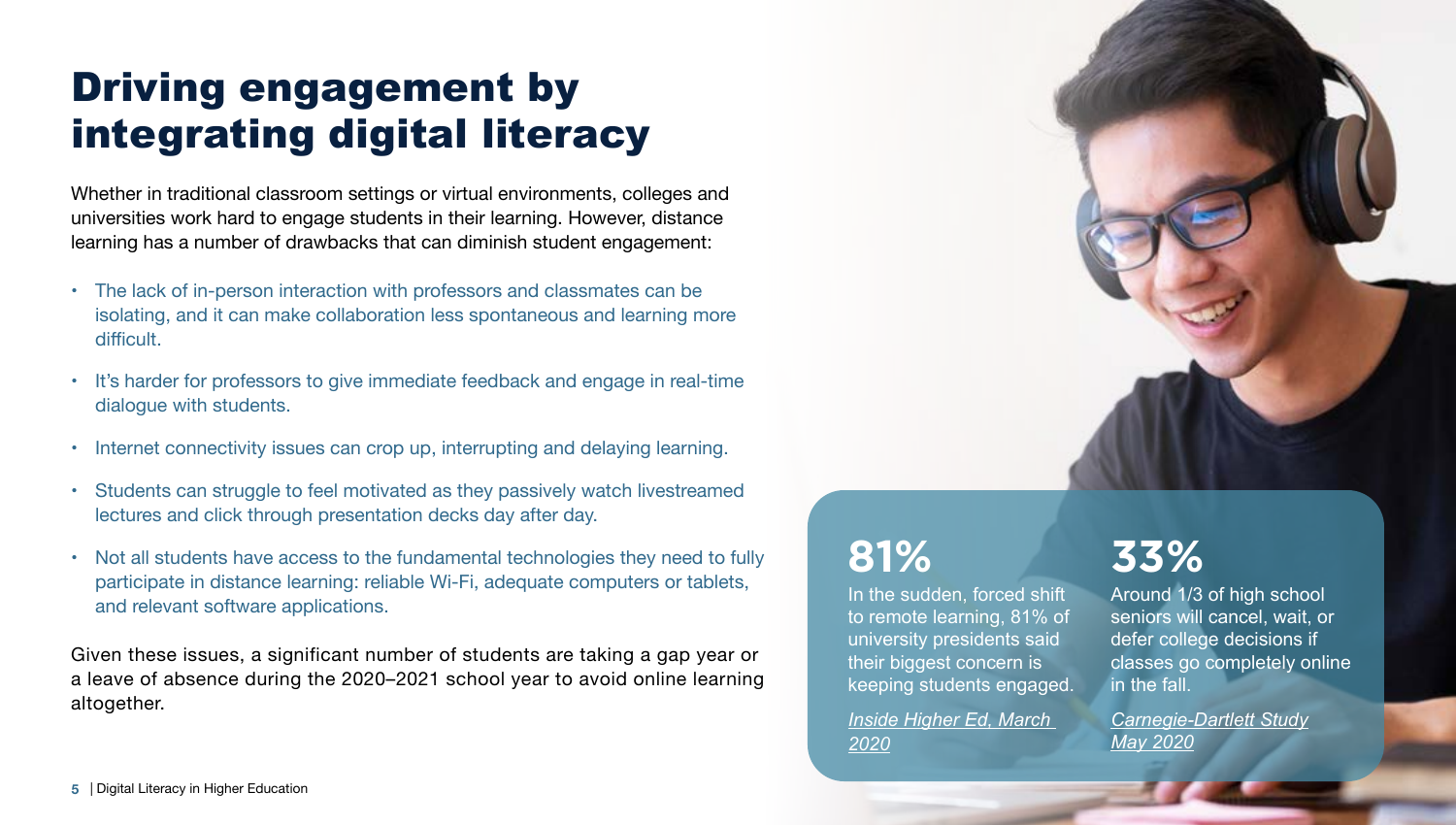By incorporating digital literacy into the curricula across disciplines, schools have the power to make distance learning more active, engaging, and meaningful.

As digital natives, Gen Z students are already adept at creating digital media, whether they're making memes for Twitter, enhancing photos for Instagram, or creating videos for TikTok. So when faculty ask students to use digital content-creation tools like Adobe Creative Cloud as part of their distance learning curriculum, students tend to embrace the chance to build on their digital skills and show off their learning in creative, expressive ways.

In a September 2020 Adobe survey,

## **98% of college admissions decision makers**

said creative skills and soft skills were very or somewhat important to student success.

*[The Deciding Factor: The Case for](https://www.adobeforeducation.com/higher-ed/creative-literacy)  [a More Holistic Measure of Student](https://www.adobeforeducation.com/higher-ed/creative-literacy)  [Success](https://www.adobeforeducation.com/higher-ed/creative-literacy)*

*"We immediately saw the excitement across campus when we provided access to Adobe Creative Cloud. Students quickly embraced it and started experimenting with all sorts of new ideas."* 

*Cory Stokes, Digital Learning Officer University of Utah [Read the story](https://theblog.adobe.com/doubling-down-on-digital-literacy-in-utah-with-creative-tools/).*

*"By introducing [Creative Cloud] tools to them, not only do I get to empower them to tell their own stories, it's actually made their research and their writing more meaningful to them. They research better and they write better, because they now have this purpose."*

*Dr. Eddie Webb, Director, New Media Lab Mesa Community College*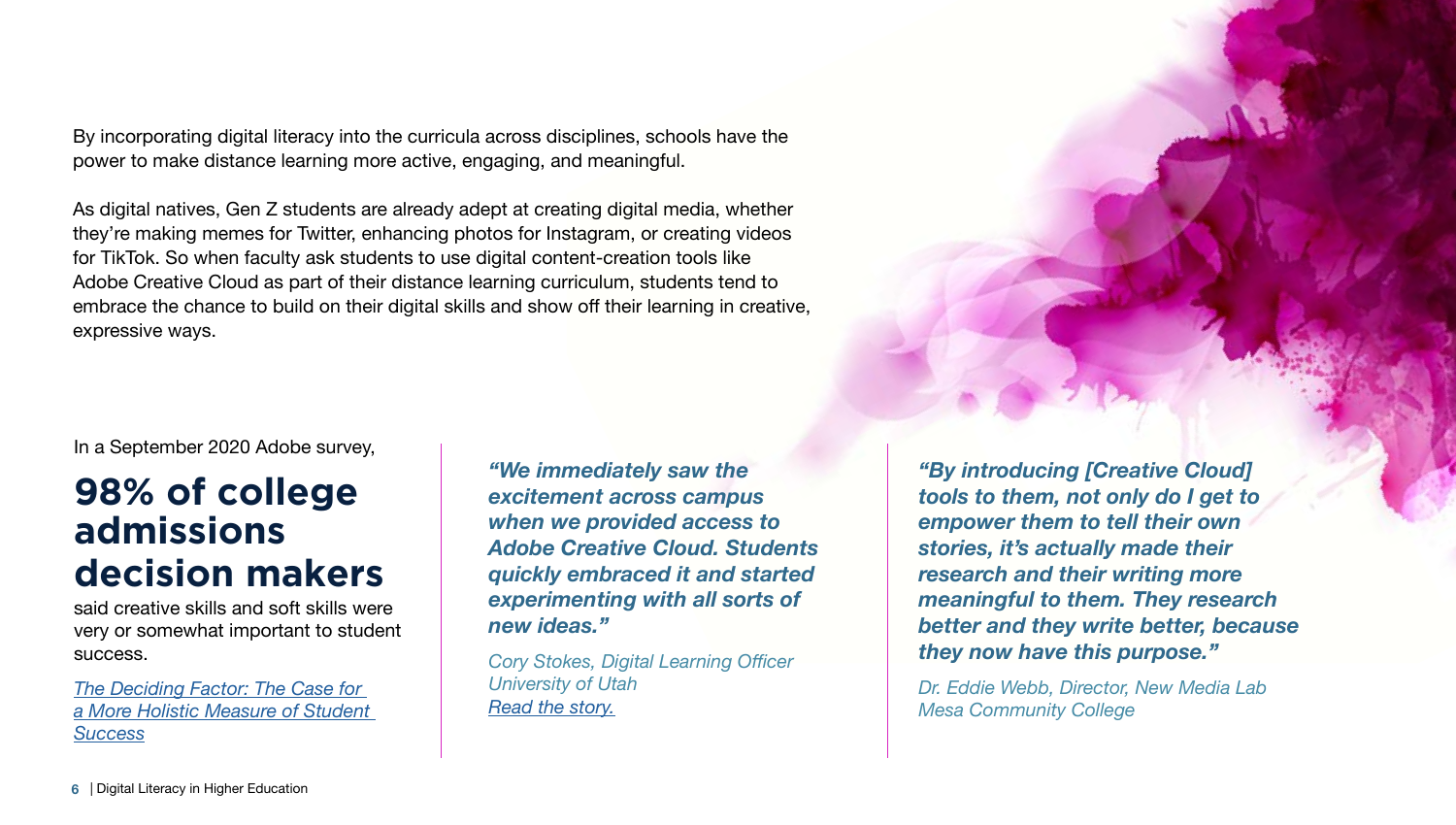With Creative Cloud, professors can assign digital projects across all types of courses and subjects. Students can create video essays for literature courses, podcasts for sociology courses, digital magazines for political science courses, interactive lab reports for science classes, animations to explain concepts for math classes, and so much more.

Here are a few examples of real-world creative projects that have enhanced learning and driven student engagement:







**["How a Firework Works"](https://valenar.myportfolio.com/the-big-boom)** by Valentina Arismendi University of North Carolina at Chapel Hill

**["The Pink Tax"](https://spark.adobe.com/page/33uG2T8VXFM9b/)** created by students Winston-Salem State **University** 

### **["Digital MD"](https://blog.adobe.com/en/2020/03/09/prescribing-digital-literacy-for-medical-professionals-with-adobe-creative-cloud.html)**

by Vincent Fu University of Colorado School of Medicine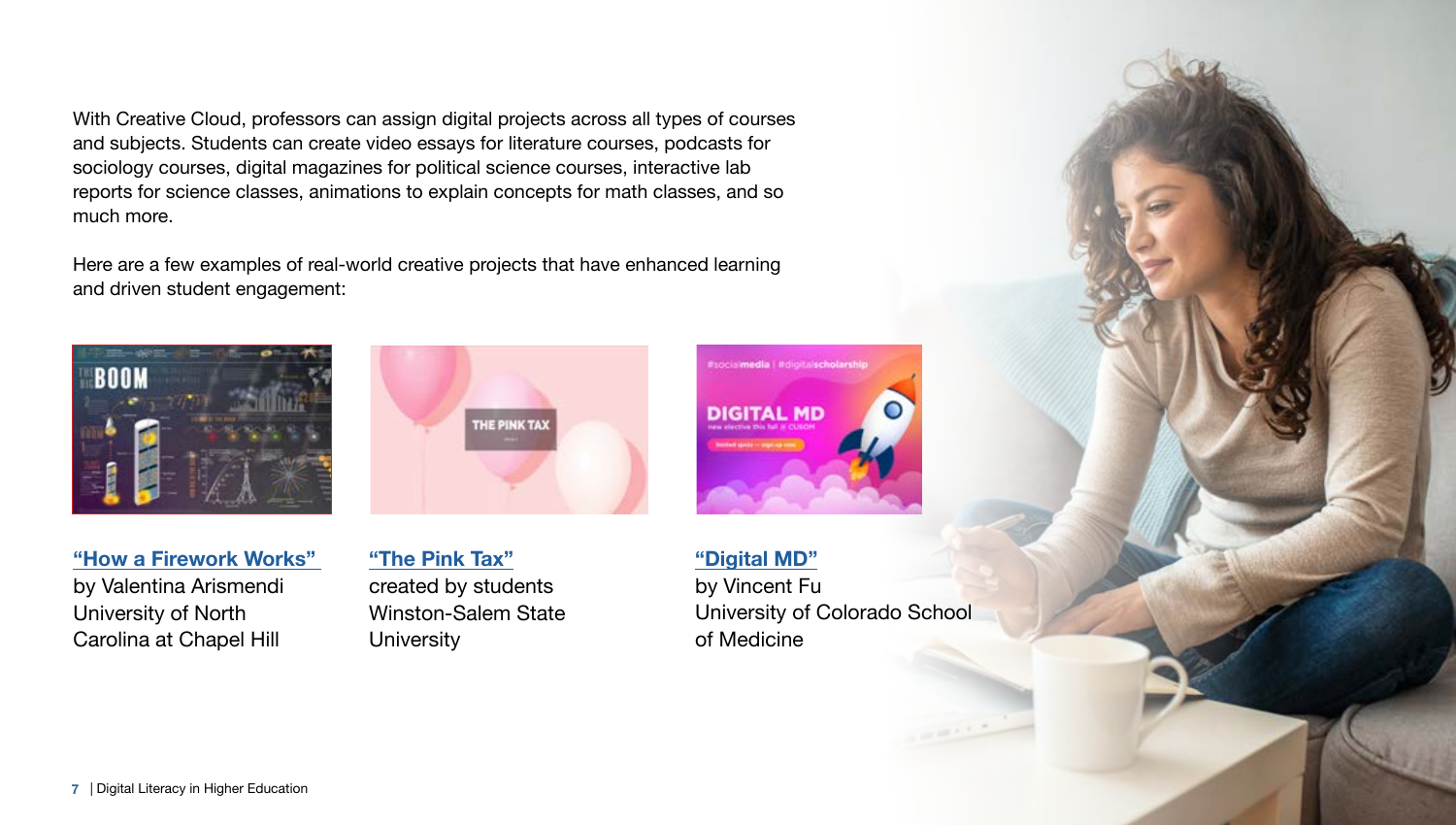Digital literacy can improve student engagement even beyond academics.

Students who know how to use creative digital tools can communicate, inform, and persuade more effectively. Those skills give them opportunities to get involved in causes they care about, make meaningful contributions, generate creative solutions, and accelerate their personal growth.

In just one example, University of North Carolina at Chapel Hill student Valentina Arismendi went from learning to create a digital portfolio in her first-year writing class to being awarded the university's Burch Fellowship when she created digital content capturing the stories of [Venezuelan immigrants](https://valenar.myportfolio.com/burch-fellowship) living in Los Angeles. See how she did it.



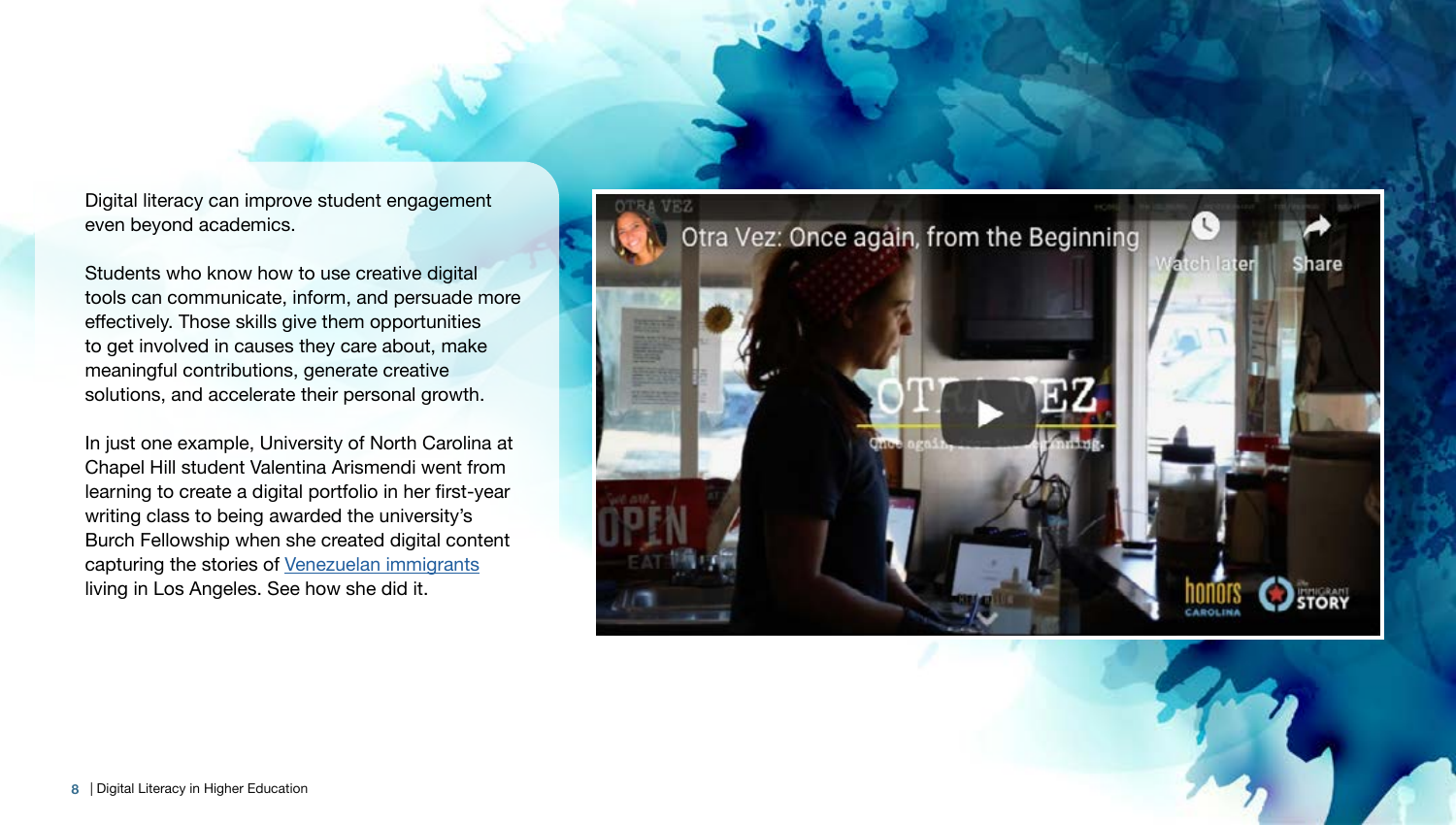# Improving career prospects with digital literacy

The pandemic has plunged the global economy into recession, and there's a lot of uncertainty about when it will end. With 10.2% unemployment in the US as of July 2020, today's college graduates will find themselves competing with more experienced workers for fewer job opportunities.

Even when the economy recovers, these students' careers and livelihoods may not. The Strada Education Network recently reported that college graduates who are underemployed in their first job are likely to still be underemployed up to 10 years later.

"The first job out of college is a high-stakes decision with major long-term implications, particularly for women," says Michelle Weise, PhD, chief innovation officer for Strada Institute for the Future of Work and senior vice president of workforce strategies for Strada Education Network. According to Weiss, this finding highlights "just how important it is to position graduates well in that first job, so they can make a successful transition to the world of work." ([Read the article.](https://www.stradaeducation.org/press-release/pomp-and-circumstances-new-study-finds-most-college-graduates-who-start-out-underemployed-stay-there/))

Research has found that US college students who graduated during a recession earned **10% less the first year after they completed their studies**

than would otherwise be expected, and the negative effects lasted over the next seven years.

*([Read more](https://www.journals.uchicago.edu/doi/10.1086/682938).)*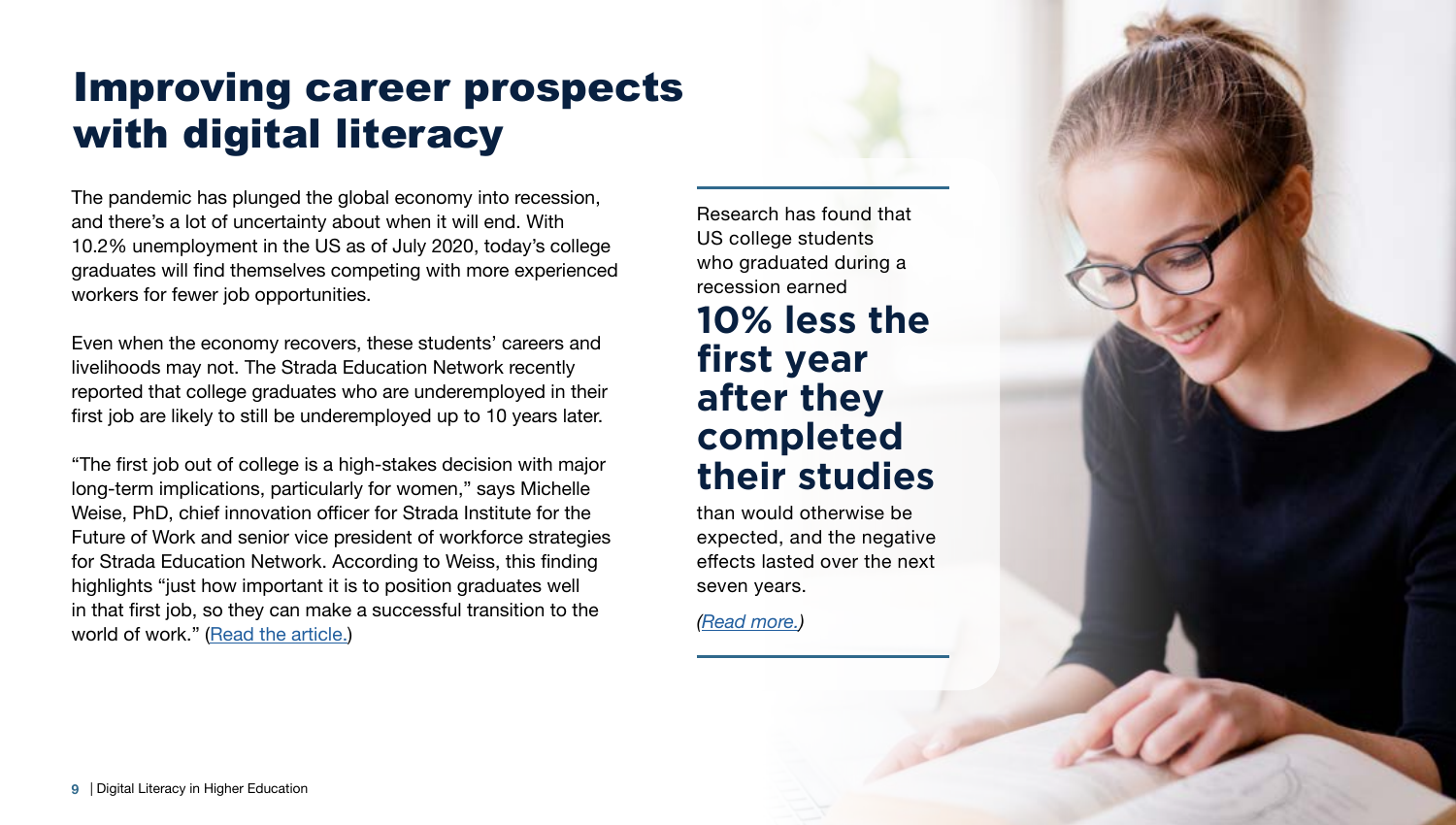Once again, digital literacy can be a key part of the solution. [Bloom's Digital Taxonomy](https://www.teachthought.com/critical-thinking/blooms-digital-taxonomy-verbs-21st-century-students/https://www.teachthought.com/critical-thinking/blooms-digital-taxonomy-verbs-21st-century-students/) states that the act of creating requires a higher order of thinking than activities like remembering, understanding, and applying. When students create digital media like images, infographics, and videos for their college classes, they gain a deeper understanding of the content and retain it longer. They think more critically, develop better solutions to problems, and communicate in more innovative ways.

Students with digital skills and the soft skills that come with them—including creativity, creative problem solving, critical thinking, and collaboration—are in a better position to land good first jobs when they get out of college.

"By strategically investing in the technology tools that promote digital literacy, institutions can significantly increase development of the evolving soft skills students need to be competitive in the job market," says Melissa Vito, interim vice president of academic innovation at the University of Texas at San Antonio. ([Read the article.](https://evolllution.com/attracting-students/todays_learner/our-graduates-are-underemployed-so-what-are-we-doing-about-it/))

*"Digital literacy is the currency of employment today. There are a lot of things you can do in college to give you a good foundation, but solid digital skills and being confident in a digital world are what will help students get their first job out of college."*

*Cory Stokes, Digital Learning Officer University of Utah [Read the story.](https://theblog.adobe.com/doubling-down-on-digital-literacy-in-utah-with-creative-tools/)*

*"Auburn was the first SEC school to become an Adobe Creative Campus, which was a big deal for us. Digital literacy gives our students an important advantage as they prepare to enter the workforce."*

*Chelsy Hooper, Instructional Technology Specialist Auburn University [Read the story.](https://theblog.adobe.com/auburn-university-starts-a-legacy-of-digital-literacy-for-tomorrows-students/)*

*"As the first HBCU to become an Adobe Creative Campus, we're giving students tools they may not have access to closing the digital gap and making them more competitive as they enter the workforce."*

*Wanda White, Director of the Center for Innovative and Transformative Instruction (CITI) Winston-Salem State University [Read the story](https://theblog.adobe.com/digital-literacy-gives-students-an-advantage-at-winston-salem-state-university/).*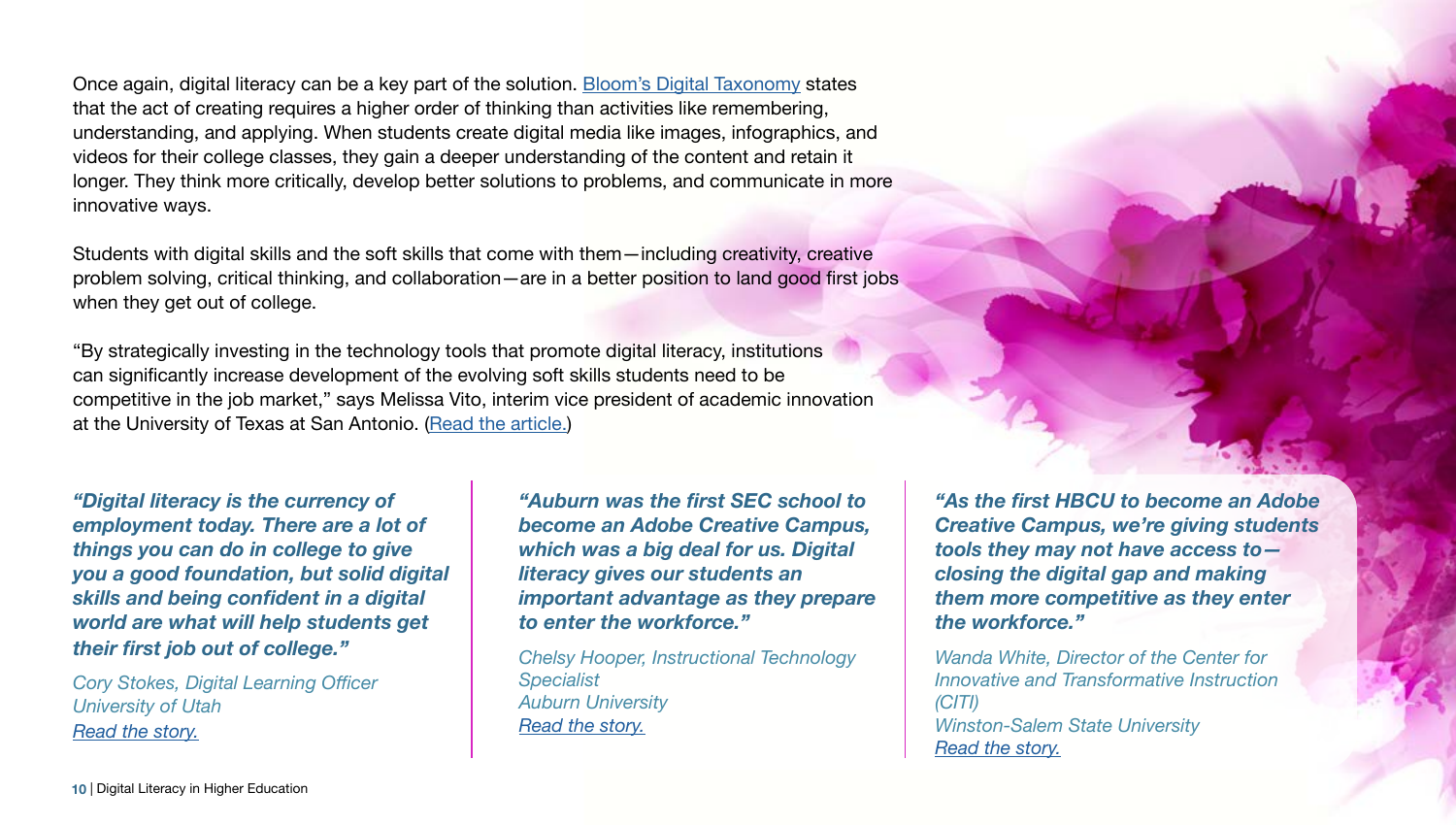Along with developing the soft skills that hiring managers value, digitally literate students can demonstrate an ability to quickly adapt to changing technologies and learn to use them creatively and independently. Regardless of career or industry, every graduate needs to be willing and able to learn and make the most of new digital tools:

- Scientists, engineers, and data analysts need to communicate complex information in visually compelling ways.
- Entrepreneurs need to be able to pivot their businesses to align with new trends in digital transformation.
- Journalists, authors, and educators need the skills to publish content online in a variety of formats.

Also important for employers is the fact that, in the process of developing digital literacy, students learn digital citizenship—the responsible and appropriate use of technology in digital spaces. Digital citizenship is considered so critical that it's mandated in many global educational standards. For example, the ISTE Student Standards and AACU value rubrics require students to be knowledgeable about copyright law, online ethics, privacy, and security.

Finally, digitally literate students have another advantage when applying for jobs. They can share digital portfolios of professional-quality work to demonstrate their skills, show off their personal brands, and express their unique viewpoints.

*"Adobe Creative Cloud tools encourage students to tell their stories, share entrepreneurial ideas, find investors and supporters, and sharpen their ideas. ... We spend a lot of time talking with businesspeople in Utah, and ... they want people in a wide range of fields. Graduates who are digitally literate. Who can use creative tools. Who can communicate effectively with others."* 

*Ruth Watkins, President University of Utah [Read the story.](https://theblog.adobe.com/doubling-down-on-digital-literacy-in-utah-with-creative-tools/)*

*"Digital literacy education helps students develop not just their personal voice but also their professional voice, and this demonstrates to them and to their potential employers that their ideas are worth sharing."*

### *Todd Taylor*

*University of North Carolina at Chapel Hill Professor and Adobe Pedagogical Evangelist*